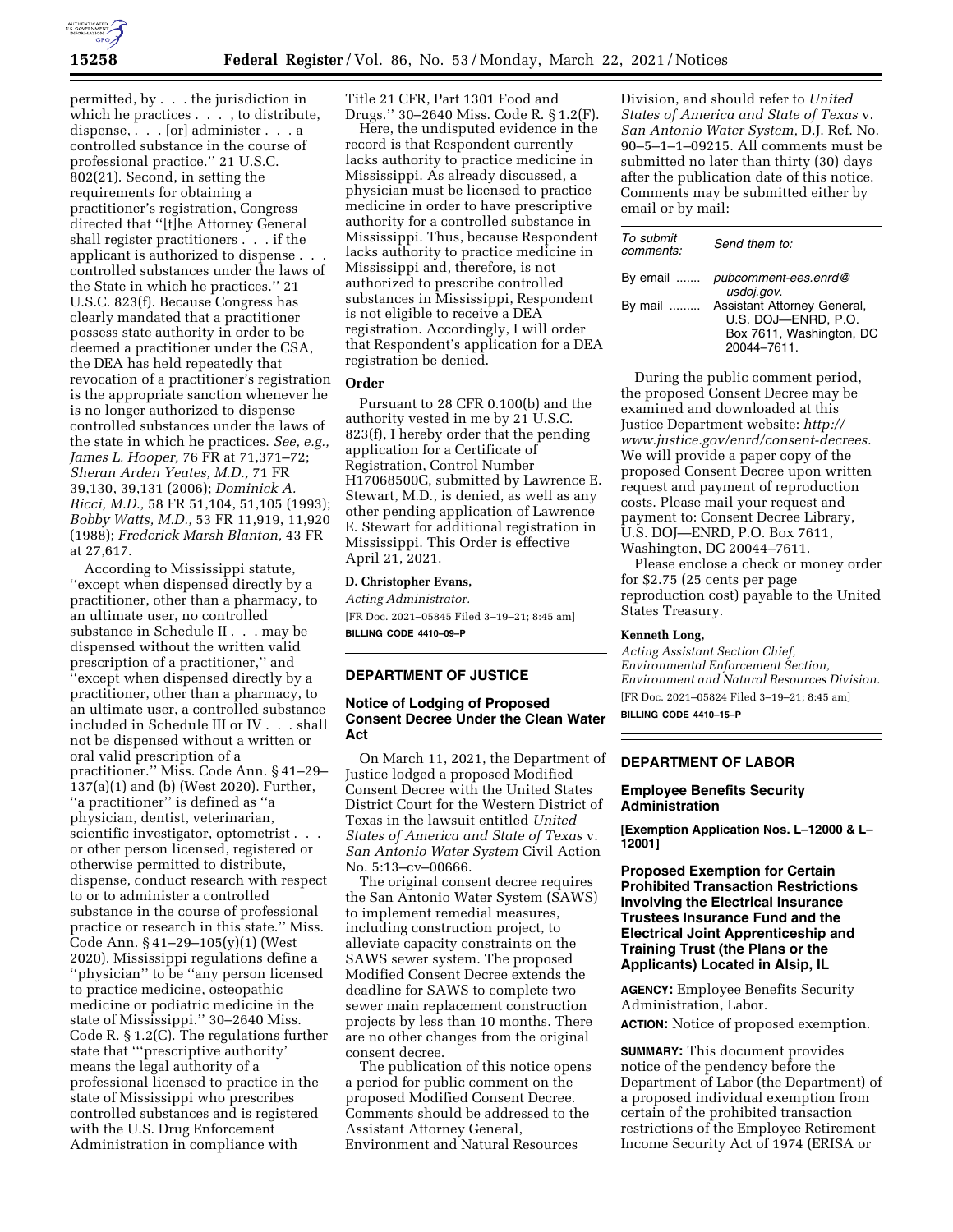the Act) and/or the Internal Revenue Code of 1986 (the Code).

**DATES:** If granted, the exemption will be effective as of the date the grant notice is published in the **Federal Register**. Written comments and requests for a public hearing on the proposed exemption should be submitted to the Department by May 6, 2021.

**ADDRESSES:** All written comments and requests for a hearing should be sent to the Employee Benefits Security Administration (EBSA), Office of Exemption Determinations, Attention: Application Nos. L–12000 and L–12001 via email to *[e-OED@dol.gov](mailto:e-OED@dol.gov)* or online through the Federal eRulemaking Portal: *[http://www.regulations.gov.](http://www.regulations.gov)* Any such comments or requests should be sent by the end of the scheduled comment period. The application for exemption and the comments received will be available for public inspection in the Public Disclosure Room of the Employee Benefits Security Administration, U.S. Department of Labor, Room N–1515, 200 Constitution Avenue NW, Washington, DC 20210. See **SUPPLEMENTARY INFORMATION** below for additional information regarding comments.

**FURTHER INFORMATION CONTACT:** Mr. Joseph Brennan of the Department, telephone (202) 693–8456. (This is not a toll-free number.)

# **SUPPLEMENTARY INFORMATION:**

## **Comments**

In light of the current circumstances surrounding the COVID–19 pandemic caused by the novel coronavirus which may result in disruption to the receipt of comments by U.S. Mail or hand delivery/courier, persons are encouraged to submit all comments electronically and not to follow with paper copies. Comments should state the nature of the person's interest in the proposed exemption and the manner in which the person would be adversely affected by the exemption, if granted. Any person who may be adversely affected by an exemption can request a hearing on the exemption. A request for a hearing must state: (1) The name, address, telephone number, and email address of the person making the request; (2) the nature of the person's interest in the exemption and the manner in which the person would be adversely affected by the exemption; and (3) a statement of the issues to be addressed and a general description of the evidence to be presented at the hearing. The Department will grant a request for a hearing made in accordance with the requirements above where a hearing is necessary to fully

explore material factual issues identified by the person requesting the hearing. A notice of such hearing shall be published by the Department in the **Federal Register**. The Department may decline to hold a hearing if: (1) The request for the hearing does not meet the requirements above; (2) the only issues identified for exploration at the hearing are matters of law; or (3) the factual issues identified can be fully explored through the submission of evidence in written (including electronic) form. WARNING: All comments received will be included in the public record without change and may be made available online at *[http://](http://www.regulations.gov)  [www.regulations.gov,](http://www.regulations.gov)* including any personal information provided, unless the comment includes information claimed to be confidential or other information whose disclosure is restricted by statute. If you submit a comment, EBSA recommends that you include your name and other contact information in the body of your comment, but DO NOT submit information that you consider to be confidential, or otherwise protected (such as Social Security number or an unlisted phone number) or confidential business information that you do not want publicly disclosed. However, if EBSA cannot read your comment due to technical difficulties and cannot contact you for clarification, EBSA might not be able to consider your comment. Additionally, the *[http://](http://www.regulations.gov) [www.regulations.gov](http://www.regulations.gov)* website is an ''anonymous access'' system, which means EBSA will not know your identity or contact information unless you provide it in the body of your comment. If you send an email directly to EBSA without going through *[http://](http://www.regulations.gov) [www.regulations.gov,](http://www.regulations.gov)* your email address will be automatically captured and included as part of the comment that is placed in the public record and made available on the internet.

#### **Background**

The Department is considering granting an exemption under the authority of 408(a) of the Act (or ERISA), in accordance with the procedures set forth in 29 CFR part 2570, subpart B (76 FR 46637, 66644, October 27, 2011). If the exemption is granted, the restrictions of sections 406(a)(1)(A), 406(a)(1)(D) and 406(b)(1) and 406(b)(2) of the Act shall not apply to: (a) The sale (the Sale) by the Electrical Joint Apprenticeship and Training Trust (the EJAT Trust) of 5.11 acres of unimproved real property to the Electrical Insurance Trustees Insurance Fund (the EIT Fund), a party in interest with respect to the EJAT Trust; and (b)

the EIT Fund's granting of a right of first offer (the Right of First Offer) to the EJAT Trust, for the purchase back of the Property by the EJAT Trust from the EIT Fund, provided certain conditions are  $m$ et $1$ 

## **Summary of Facts and Representations 2**

## *Background*

1. *The EIT Fund.* The EIT Fund is a multiemployer employee benefit plan created pursuant to a collective bargaining agreement between the Electrical Contractors' Association of the City of Chicago (the ECA) and Local Union 134, I.B.E.W. (Local 134). The EIT Fund provides medical, dental, vision, and other welfare benefits to participants who are employees of participating employers. The EIT Fund is primarily funded by employer contributions, retiree contributions, and from participants electing COBRA coverage. The EIT Fund is administered by a joint board of trustees (the Trustees) that is comprised of five representatives of the ECA and five representatives of Local 134 (the EIT Fund Board). The EIT Fund Board has ultimate and exclusive investment discretion over the assets of the EIT Fund. As of June 30, 2019, the EIT Fund covered 10,666 participants and held net assets totaling \$523,878,790.

2. *The EJAT Trust.* The EJAT Trust is a multiemployer benefit plan created pursuant to a collective bargaining agreement between the ECA and Local 134. The EJAT Trust provides training in electrical and other skills in the electrical construction industry through an apprenticeship program that consists of classroom instruction and on-the-job training. The EJAT Trust currently operates a training facility located at 6201 West 115th Street, Alsip, Illinois (the EJAT Trust Training Facility), where full-time classroom instruction is provided to approximately 325 EJAT Trust apprentices at any given time. The EJAT Trust is financed by participating employer contributions and administered by a Board of Trustees comprised of ECA and Local 134 representatives. The EJAT Trust is a taxexempt educational labor organization under section 501(c)(5) of the Code. As of May 31, 2019, the EJAT Trust covered

<sup>1</sup>As noted below, although this proposed exemption, if granted, would permit the granting of the Right of First Offer, any sale back of the Property by the EIT Fund to the EJAT Trust would constitute a prohibited transaction that is outside the scope of this exemption.

<sup>2</sup>The Summary of Facts and Representations is based on the Applicants' representations, and does not reflect factual findings or opinions of the Department, unless indicated otherwise.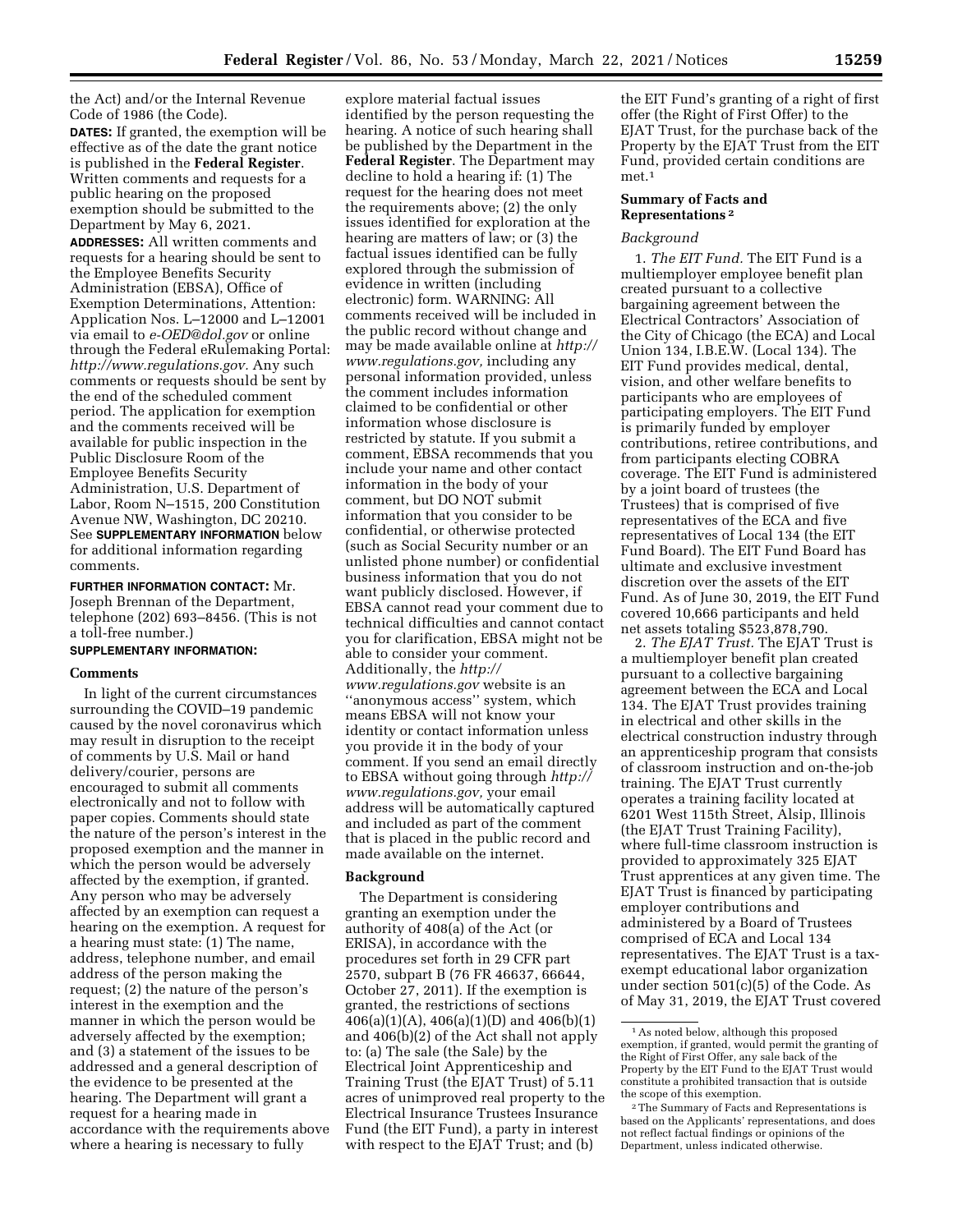6,815 participants and held \$41,634,000 in total assets.

The EJAT Trust employees and apprentices are eligible to participate in the EIT Fund and the Related Plans after meeting certain eligibility requirements. As a result, an estimated 95% of EJAT Trust apprentices, at any given time, are also participants in the EIT Fund and the Related Plans. Additionally, although the EIT Fund Board and EJAT Trust Board are distinct entities, they share one common member. The Applicants represent that this common board member will recuse himself from all aspects of the decision-making process relating to the Sale transaction described herein.

3. *The EIT Fund Current Lease.* The EIT Fund currently leases office space located at 221 North LaSalle Street in Chicago, Illinois from an unrelated third party (the EIT Lease). The EIT Fund shares its current office space, equipment and staff with eight other related employee benefit plans administered by the Electrical Insurance Trustees (the Related Plans).3 Expenses, which are shared by the EIT Fund and the Related Plans, are initially paid by one of the Related Plans and then allocated between the EIT Fund and the Related Plans based upon an estimate of time spent, space utilized, and costs incurred. This allocation of expenses between the EIT Fund and the Related Plans is based on a formula that is reviewed biannually and adjusted, as necessary, by the auditor of the EIT Fund and the Related Plans. The EIT Fund's share of these allocated expenses was \$2,994,430 and \$2,884,618 for the years ended June 30, 2019 and 2018, respectively. The EIT Fund Lease, which was originally set to expire on September 30, 2020, has been extended for eight months to May 31, 2021.

4. *EIT Fund Relocation Study.* The EIT Fund has determined that monthly lease payments under the EIT Lease are high, and that a future extension of the EIT Lease beyond May 31, 2021 would come with a higher rate that would be cost prohibitive to the EIT Fund and the Related Plans. In 2016, the EIT Fund's Board began to consider alternatives to

the EIT Lease, including a possible relocation of the EIT Fund and the Related Plans. The EIT Fund Board also began to consider a possible expansion of future EIT Fund office space to include an on-site medical clinic as an additional benefit to participants and beneficiaries, and as a means of saving on healthcare costs. In 2016, the EIT Fund's Board engaged Savills Studley (Savills), a commercial real estate advisory firm and unrelated party with respect to the Plans, to explore the feasibility of these options.

In February 2016, Savills issued an office space scenario analysis of office rental space in the downtown Chicago business district, which included the projected costs and expansion opportunities conducive to an on-site medical clinic. Based on Savills' analysis, the EIT Board concluded that the future cost of renting office space in downtown Chicago would be exceedingly expensive, offer limited opportunity for expansion, and be inconvenient and expensive to participants and beneficiaries. In April 2018, Savills conducted a follow-up study assessing possible buildings for sale in the area. Savills concluded that available buildings for sale in the area did not meet the EIT Fund's needs and that purchasing an existing building would be expensive because of the extensive work that would be required to customize any existing space to the EIT Fund's specific and unique needs for offices, as well as an onsite medical clinic.

## *The Property and the Proposed Transaction*

5. *The Property.* The subject Property consists of an unimproved 5.105 acre parcel of land, that is a portion of a 23.66 acre parcel, located at as 6201 W 115th Street, Alsip, Illinois 60803 (the Whole Parcel). The EJAT Trust acquired the Whole Parcel in 1992, for \$1,704,385.18, from an unrelated third party for the purpose of utilizing the building on the premises as the EJAT Training Facility. The Whole Parcel is subject to financing through Standard Bank and Trust Company, a third party financial institution that is unrelated to the EJAT Trust and the EIT Fund. At present, the Whole Parcel remains subject to a mortgage but, as a condition of the proposed Sale, the Property will be transferred to the EIT Fund free and clear from all liens and encumbrances.

6. *The Purchase Agreement.* If this proposed exemption is granted, the EIT Fund will pay a cash price of \$710,000 to acquire the Property from the EJAT Trust. The acquisition price was negotiated and agreed to by the

qualified independent fiduciary for the EIT Fund (the EIT Fund Independent Fiduciary) and the qualified independent fiduciary for the EJAT Trust (the EJAT Trust Independent Fiduciary). As described in further detail below, this price was based on two, separate independent appraisals performed on the Property, with adjustments thereafter made for certain costs that the EIT Fund will incur in connection with the Sale, including the cost to construct an access road and necessary utilities, including water, electricity, and waste disposal.

In connection with the proposed transaction, the Plans will enter into a Real Estate Purchase Agreement (the Purchase Agreement) that will govern the terms of the Sale. The Purchase Agreement provides that the EIT Fund is not obligated to close on the Sale unless, by the Closing Date, the EIT Fund has obtained all development approvals required to construct the EIT Fund Facility and the access road, including approval by the Village of Aslip of the proposed design of the EIT Fund Facility, and approval for the construction of an easement access road necessary to make the Property accessible to W 115th Street.

The Purchase Agreement also provides that the EIT Fund Independent Fiduciary may exercise the EIT Fund's absolute unconditional right to terminate the Sale through the end of an ''inspection period,'' which ends 60 days after the Department's publication of a notice granting this exemption. Thereafter, until the closing of the Sale, the Purchase Agreement provides the EIT Fund with an absolute right to terminate the Sale if the EIT Fund is unable to obtain the development approvals necessary to construct the EIT Fund Facility and access road.

7. *Construction of the Facility for the EIT Fund.* After acquiring the Property, the EIT Fund intends to construct an approximately 17,000 square foot, onestory facility consisting of office space and an onsite medical clinic that will be used by the EIT Fund and the Related Plans (the EIT Fund Facility).4 The EIT Fund also intends to build an access road to connect the Property to W 115th Street. The EIT Fund estimates that the total cost to construct the EIT Fund Facility and the access road will be \$10,248,350.

<sup>3</sup>The Related Plans include: (a) The Electrical Contractors' Association of the City of Chicago and Local Union 134 I.B.E.W. Joint Pension Trust of Chicago Plan No. 2; (b) the Electrical Contractors' Association of the City of Chicago and Local Union 134 I.B.E.W. Joint Pension Trust of Chicago Plan No. 5; (c) the Electrical Insurance Trustees Insurance Fund for Communication Employers; (d) the Electrical Insurance Trustees Insurance Fund for Other Participating Employers; (e) the Electrical Insurance Trustees Supplemental Unemployment Benefit Plan; (f) the Electrical Insurance Trustees Supplemental Unemployment Benefit Plan for Communication Participants; and (g) the Electrical Insurance Trustees Employees' Retirement Plan.

<sup>4</sup>The Applicant's represent that the use of the Property by the EIT Fund and the Related Plans will adhere to the requirements of PTEs 76–1 and 77– 10. Further, the exemptive relief provided herein is conditioned upon the EIT Fund and the Related Plans adhering to the terms of PTEs 76–1 and 77– 10.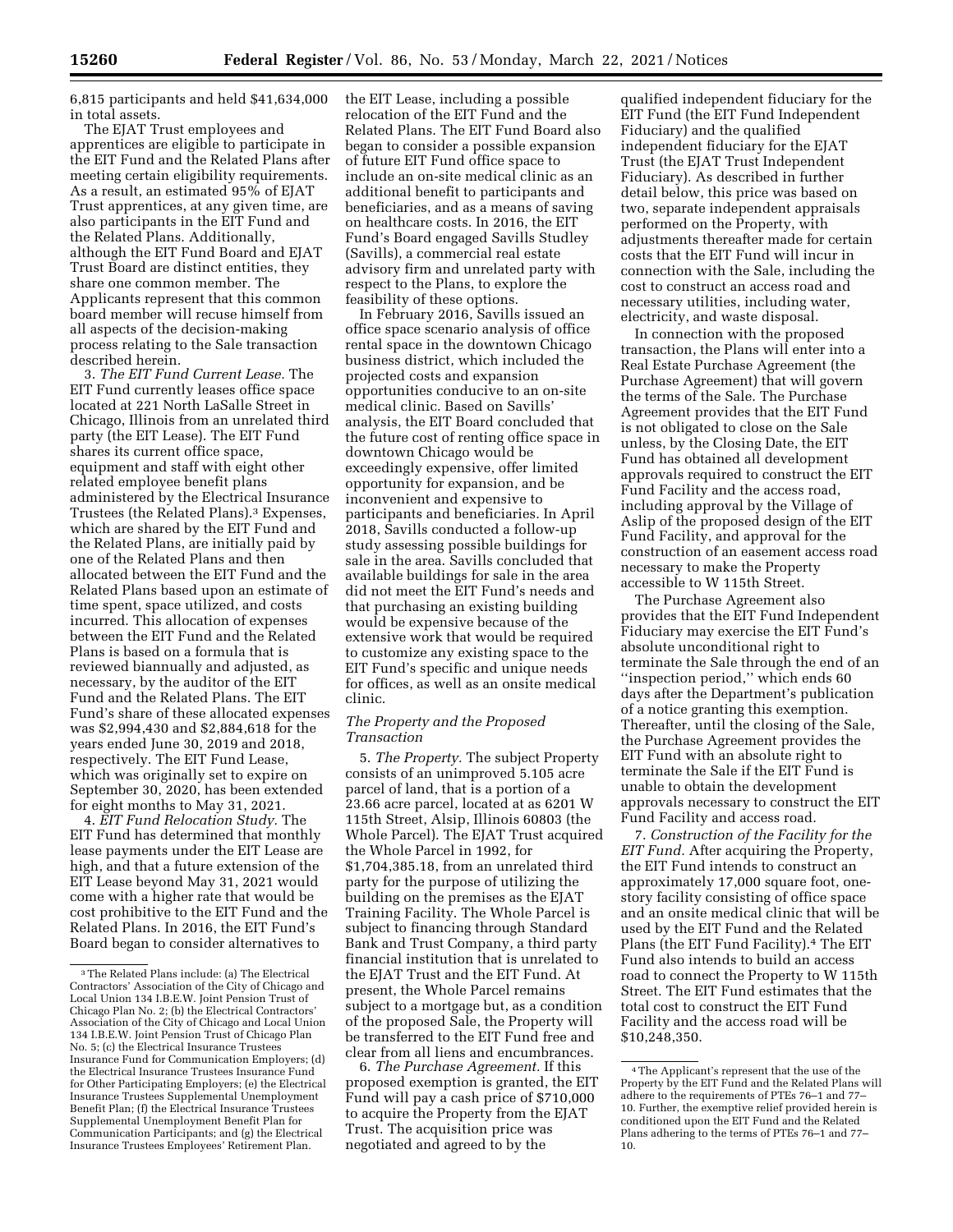8. *Easement and Construction of Public Road.* Under the Purchase Agreement, the Boards of the EIT Fund and EJAT Trust are contractually bound to an easement agreement (the Easement Agreement), which provides terms and conditions governing the use, maintenance, and cost-sharing with respect to an easement for vehicular access to and from the Property. Under the Easement Agreement, the EIT Fund will bear the cost of constructing and maintaining the access road easement. The parties have adjusted the purchase price of the Property to account for the anticipated costs that the EIT Fund will incur in constructing the access road, and the necessary utilities, including water, electricity, and waste disposal.

9. *The Right of First Offer.* The Purchase Agreement provides the EJAT Trust with a right of first offer (the Right of First Offer). Pursuant to the Right of First Offer, in the event that the EIT Fund desires to sell the Property, the EIT Fund must first provide notice to the EJAT Trust of its intent to do so (the Notice to Sell). Following its receipt of the Notice to Sell, the EJAT Trust will have 14 days to inform the EIT Fund that it will exercise its Right of First Offer (the Notice to Exercise). The EJAT Trust's failure to provide the Notice to Exercise within 14 days will be considered a rejection of the EJAT Trust's Right of First Offer. Then, the EIT Fund will be free to sell the Property to an unrelated, third party buyer. If the EJAT Trust does provide its Notice to Exercise in a timely manner, the EIT Fund and the EJAT Trust will have 21 days to use commercially reasonable and good faith efforts to enter into a Purchase and Sale Agreement. If the EIT Fund and the EJAT Trust cannot mutually agree upon a purchase price within this 21 day negotiation period, then the Right of First Offer will expire.

The Department notes that the EJAT Trust's re-purchase of the Property would constitute a prohibited transaction that is outside the scope of this exemption. If the EJAT Trust seeks to re-purchase the Property, the parties may submit an exemption application, and the Department will assess the merits of the proposed transaction.

#### *The Independent Fiduciaries*

10. *Independent Fiduciary: EJAT Trust.* The EJAT Trust retained Shumaker, Loop & Kendrick LLP of Toledo, OH (Shumaker or the EJAT Trust Independent Fiduciary) to serve as an Independent Fiduciary to the EJAT Trust with respect to the Sale. Shumaker represents that the duties and obligations as the EJAT Trust

Independent Fiduciary are being carried out by Scott D. Newsom and Beth M. Eckel. Shumaker represents that Mr. Newsom has over 20 years of experience in employee benefits law and ERISA, primarily representing multiemployer benefit plans in all aspects of their maintenance and the fulfillment of fiduciary obligations. Shumaker further represents that Ms. Eckel has 10 years of experience as a real estate attorney focused on commercial real estate and financing matters.

Shumaker states that it understands, acknowledges, and accepts its duties and responsibilities under ERISA in acting as the EJAT Trust Independent Fiduciary, and that it does not have any past or ongoing relationship with the EJAT Trust. Shumaker also states that the total revenue received from the EJAT Trust in connection with its engagement as Independent Fiduciary with respect to the Sale is less than 0.02% of Shumaker's gross revenue for the 2019 income tax year.

As Independent Fiduciary to the EJAT Trust, Shumaker must prudently: (a) Represent the EJAT Trust's interests for all purposes with respect to the Sale; (b) determine that the Sale is in the interests of, and protective of, the EJAT Trust and its participants and beneficiaries; (c) review and approve the terms and conditions of the Sale; (d) engage a qualified independent appraiser (the EJAT Trust Independent Appraiser) for the purpose of valuing the Property in connection with the Sale, and ensure the independence of the appraiser; (e) review the independent appraisal report completed by the EJAT Trust Independent Appraiser (the EJAT Trust Independent Appraisal Report) to confirm that the underlying methodology is reasonable and accurate and that the valuation of the Property has been reasonably derived; (f) ensure that the EJAT Independent Appraiser renders an updated fair market valuation of the Property as of the date of the Sale; (g) determine whether it is prudent for the EJAT Trust to proceed with the Sale; and (h) ensure that it has not and will not enter into any agreement or instrument that violates section 410 of ERISA or section 2509.75–4 of the Department's regulations.5 Additionally, not later than 90 days after the Sale is completed, Shumaker must submit a

written statement to the Department documenting how the Sale has met all of the requirements of this exemption.

11. *Independent Fiduciary: EIT Fund.*  The EIT Fund has retained the Wagner Law Group (Wagner or the EIT Fund Independent Fiduciary) to serve as an Independent Fiduciary to the EIT Fund with respect to the Sale. Wagner has served as the appointed independent fiduciary for various entities. Stephen Wilkes, Susan Rees, and Roberta Watson, all of whom are employed by Wagner, have agreed to undertake the duties of the EIT Fund Independent Fiduciary with respect to the Sale.

Wagner states that it understands, acknowledges, and accepts its duties and responsibilities under ERISA in acting as the EIT Fund Independent Fiduciary, and that it does not have any past or ongoing relationship with the EIT Fund. Wagner also states that the percentage of its current revenue that is derived from any party in interest involved in the Sale is 0.55%.

As the EIT Fund Independent Fiduciary, Wagner must prudently: (a) Represent the EIT Fund's interests for all purposes with respect to the Sale; (b) determine that the Sale is in the interests of, and protective of, the EIT Fund and its participants and beneficiaries; (c) review and approve the terms and conditions of the Sale; (d) engage a qualified independent appraiser (the EIT Independent Appraiser) for the purpose of valuing the Property in connection with the Sale, and ensure the independence of the appraiser; (e) review the independent appraisal report completed by the EIT Fund Independent Appraiser (the EIT Fund Independent Appraisal Report) to confirm that the underlying methodology is reasonable and accurate and that the valuation of the Property has been reasonably derived; (f) ensure that the EIT Fund Independent Appraiser renders an updated fair market valuation of the Property as of the date of the Sale; (g) determine whether it is prudent for the EIT Fund to proceed with the Sale; and (h) ensure that it has not and will not enter into any agreement or instrument that violates section 410 of ERISA or section 2509.75–4 of the Department's regulations. Additionally, not later than 90 days after the Sale is completed, Wagner must submit a written statement to the Department documenting that the Sale has met all of the requirements of this exemption.

## *The Independent Appraisers*

12. *Independent Appraiser: EJAT Trust.* In its role as the EJAT Trust Independent Fiduciary, Shumaker

<sup>5</sup>Section 410 of ERISA provides, in part, that ''except as provided in sections 405(b)(1) and 405(d) of ERISA, any provision in an agreement or instrument which purports to relieve a fiduciary from responsibility or liability for any responsibility, obligation, or duty under this part [meaning section 410(a) of ERISA] shall be void as against public policy.''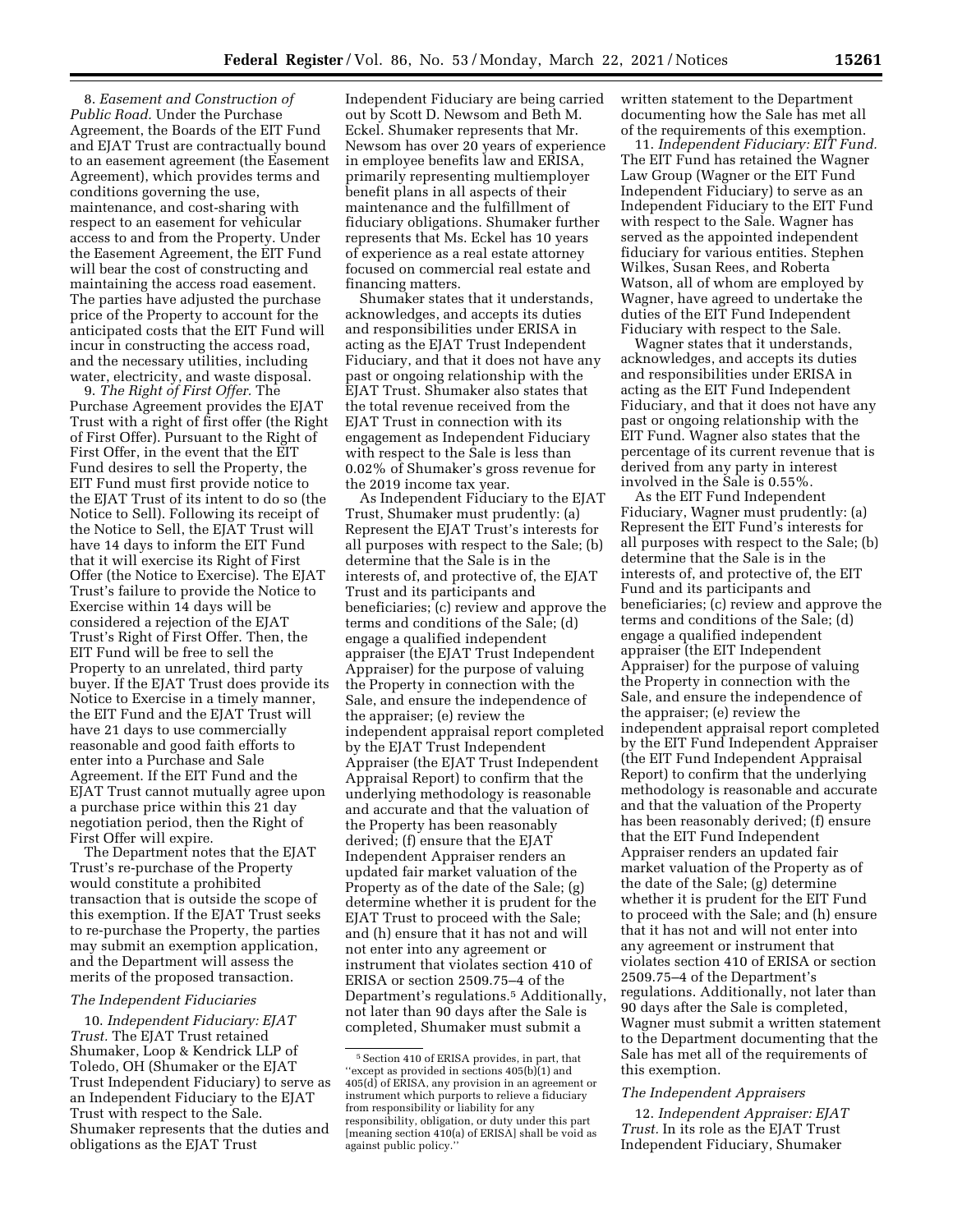retained Realty Value Consultants, Inc. of Berwyn, Illinois (Realty or the EJAT Trust Independent Appraiser) to assess the fair market value of the Property. With respect to this engagement, Elizabeth A. Ritzenthaler and John H. Urubek undertook the specific duties required of Realty as the EJAT Trust Independent Appraiser. Ms. Ritzenthaler is a Certified General Real Estate Appraiser in the State of Illinois with over 25 years of experience in commercial and industrial real estate appraisal and consulting. Mr. Urubek is a Certified General Real Estate Appraiser in the State of Illinois with over 40 years of experience in real estate appraisal and consulting.

Realty states that its fee for appraisal services provided in connection with the Sale represents less than 0.5% of its annual revenues for 2014 and 2015. Realty represents that it has no present or prospective interest in the Property, that it has no personal interest with respect to the parties involved in the Sale, and that its engagement as EJAT Independent Appraiser is not contingent upon developing or reporting predetermined results. Realty further represents that the compensation it receives as the EJAT Trust Independent Appraiser is not contingent upon reporting a predetermined value, a direction in value that favors the cause of the client, the amount of the value opinion, the attainment of a stipulated result, or the occurrence of a subsequent event directly related to the intended use of the appraisal.

Using the Sales Comparison Approach to valuation, Realty valued the Property at \$725,000, as of February 14, 2020. In preparing the EJAT Trust Independent Appraisal Report, Realty represents that it physically inspected the Property and researched appropriate market data, and that its appraisal was conducted in full conformity with professional appraisal standards and USPAP.

13. *Independent Appraiser: EIT Fund.*  In its role as the EIT Fund Independent Fiduciary, Wagner engaged Colliers International Valuation & Advisory Services, LLC (Colliers or the EIT Fund Independent Appraiser) to assess the fair market value of the Property for the purposes of the Sale. With respect to this engagement, Cathrine Chimhandamba and Nancy S. Meyers of Colliers undertook the specific duties required as the EIT Fund Independent Appraiser. Ms. Chimhandamba is a Certified General Real Estate Appraiser in the State of Illinois and a Valuation Specialist with experience in the valuation of commercial properties. Ms. Myers is a Certified General Real Estate

Appraiser in the State of Illinois and serves as the Managing Director for Colliers International Valuation & Advisory Services in Chicago, Illinois.

Colliers represents that it has no present or prospective interest in the Property, and no personal interest with respect to the parties involved. Colliers further represents that it is not biased with respect to the Property or to the parties involved with this assignment, and that its engagement and compensation was not contingent upon developing or reporting predetermined results. Colliers represents that its fee for appraisal services provided in connection with the Sale represents less than 0.5% of its annual revenues for 2014 and 2015.

Colliers states that it conducted an onsite physical inspection of the Property and analyzed regional and local area economic profiles including employment, population, household income, and real estate trends. Colliers represents that it assessed the general quality and condition, and emerging development trends for the real estate market. Colliers further represents that it conducted a Highest and Best Use analysis and considered legal, locational, physical and financial feasibility characteristics of the Property. Colliers states that it confirmed and analyzed financial features of the Property, including potential entitlement issues, and tax and assessment records. Colliers represents that its selection of valuation methods was based on the identifications required in USPAP relating to the intended use, intended users, definition and date of value, relevant property characteristics and assignment conditions. On July 15, 2020, Colliers completed an addendum to its appraisal report (the Addendum) in which it waived its rights under a liability cap that was previously included in its engagement agreement with the EIT Fund. In the Addendum, Collier affirmed that the value of the Property is at least \$710,000, and that its appraisal was prepared in full conformity with professional appraisal standards and USPAP.

14. *Determining the Sale Price for the Property.* During negotiations, the Independent Fiduciaries represent that they considered certain additional factors that affected the appropriate Sale price for the Property. In this regard, the Independent Fiduciaries considered the fact that the EIT Fund would be bearing the expense of developing and maintaining the vehicular and utility access to the Property, and that the EIT Fund would incur extra costs associated with obtaining building plans necessary

to avoid disruption of the protected wetlands area on the Property. The Independent Fiduciaries also represent that they considered the fact that the EIT Fund's development of the Property represents enhanced value for the EJAT Trust Property, and that the EJAT Trust participants will enjoy the ease and accessibility of an integrated campus arrangement in which they will have access to the EIT Fund offices, and a possible on-site medical clinic.

#### *The Independent Fiduciary Reports*

15. *Independent Fiduciary Report: EJAT Trust.* In the Independent Fiduciary Report for the EJAT Trust, Shumaker concludes that the Sale at a price of \$710,000 would be in the best interests of, and protective of, the EJAT Trust and its participants and beneficiaries. Shumaker also concludes that the terms and conditions of the Sale are at least as favorable to the EJAT Trust as those it could have obtained in an arm's length transaction with an unrelated and independent party.

Shumaker states that the proximity of the Property to the EJAT Trust Training Facility will allow for the creation of an electrical industry campus which will benefit the EJAT Trust's participants and beneficiaries. In this regard, EJAT Trust participants will benefit from the ease and accessibility of a campus arrangement in which they will have access to the EIT Fund offices, and a possible on-site medical clinic, while pursuing their training and education. Shumaker notes that presently the EIT Fund offices are located in downtown Chicago, which imposes inconvenience and unnecessary costs on the EJAT Trust participants and beneficiaries.

Shumaker states that the Fund will receive \$710,000 for the Property, which in Shumaker's judgement represents that the transaction is as favorable to the EJAT Trust as the transaction that would have occurred in an arm's length transaction between independent and unrelated parties, each of whom had full knowledge of the relevant facts and were under no compulsion to buy or sell. Shumaker further states that the Sale presents an opportunity for the EJAT Trust to diversify its assets through the sale of an unused parcel of real estate for cash. Shumaker notes that the Property is a nonworking asset, and that the EJAT Trust does not consider it to be a long-term investment or strategic reserve necessary for future expansion. Shumaker states that the Sale provides the EJAT Trust with the ability to use the cash proceeds from the Sale to enhance the value of the EJAT Trust Training Facility, for the benefit of the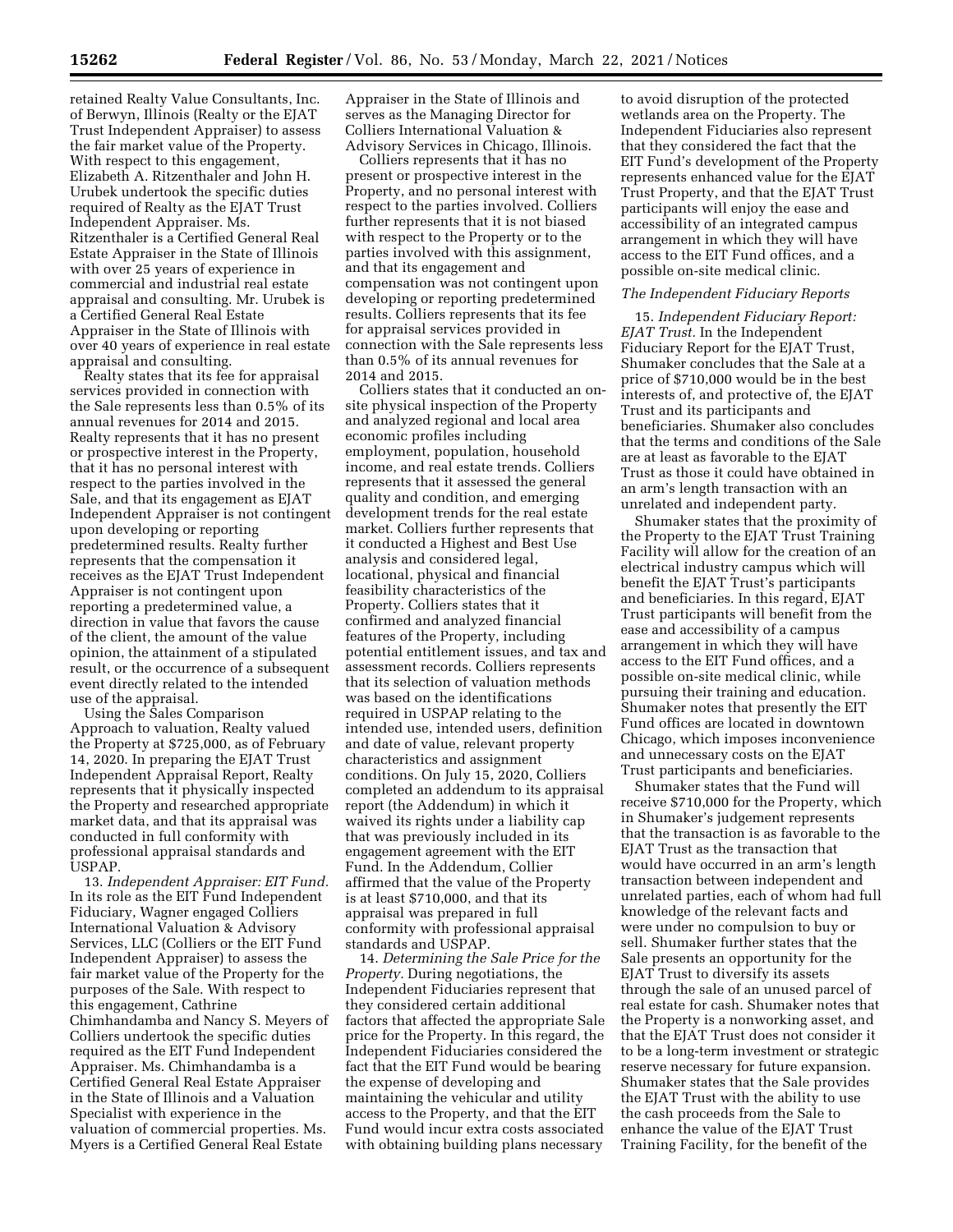participants and beneficiaries of the EJAT Trust.

Shumaker notes that because the Property is zoned for general manufacturing and processing activities, the marketing of the Property to unrelated buyers for an unknown purpose may be detrimental to the value of the Whole Parcel, and may interfere with the EJAT Trust's use and enjoyment of the Whole Parcel in the future.

Shumaker states that, to further ensure the protection of the EJAT Trust and its participants and beneficiaries, it will continue to monitor the Sale, enforce the final terms of the Sale, and take whatever actions are necessary to protect the interests of the EJAT Trust's participants and beneficiaries through the closing of the Sale.

Finally, as a condition of the exemption, Shumaker may not enter into, and has not entered into, any agreement, arrangement or understanding in connection with the Sale that indemnifies Shumaker, in whole or in part, or waives any liability for negligence by Shumaker or for failing to adhere to state or federal law. In addition, Realty may not enter into, and has not entered into, any agreement, arrangement or understanding in connection with the Sale that indemnifies Realty, in whole or in part, or waives any liability for negligence by Realty or for failure to adhere to professional appraisal standards.

16. *Independent Fiduciary Report: EIT Fund.* In the EIT Fund Independent Fiduciary Report, Wagner concludes that a Sale at the price of \$710,000 would be in the best interests of, and protective of, the EIT Fund and the EIT Fund participants and beneficiaries. Wagner represents that it considered many factors in its analysis, including the EIT Fund's financial position, the acquisition and development costs associated with the Sale, and the benefits to the EIT Fund of purchasing the Property and constructing the EIT Fund Facility as opposed to entering into a commercial lease of existing property with an unrelated party. Wagner represents that it reviewed all the particulars of the Property, including: (a) The appraisals; (b) the location and characteristics of the Property; (c) the existing zoning of the Property; (d) the need for, and expense of, an easement; and (e) environmental concerns associated with the Property, including the presence of wetlands.

Wagner states that the Property functionally meets the EIT Fund's needs, as it is large enough to construct an EIT Fund Office with sufficient space for a Board Room, conference room,

large reception areas, and an onsite medical clinic. Wagner further states that the Property is accessible for a significant number of EIT Fund participants and beneficiaries. In this regard, Wagner notes that the EIT Fund conducted a proximity analysis in October of 2019 which found that over 42% of current EIT Fund participants and beneficiaries live within a 15-mile radius of the Property.

Wagner states that relocating the EIT Fund's office to the Property is costeffective and creates synergy by establishing a campus of related services for EIT Fund participants. In this regard, Wagner notes that an estimated 95% of apprentices in the EJAT Trust, at any given time, are also participants in the EIT Fund and the Related Plans. In addition, Wagner states that locating the EIT Fund Office on the Property would promote the visibility and publicity of the EIT Fund Office's services, as well as the EJAT Trust's training programs. Wagner further notes that the Property is sufficient in size to provide ample free parking for EIT Fund employees and EIT Fund participants and beneficiaries, and is conveniently located close to major highways.

With respect to the Property, Wagner states that, the location adjacent to the EJAT Trust Training Facility will provide enhanced value for the EIT Fund's participants and beneficiaries. Wagner further states that the suburban location of the Property will be convenient for the participants and beneficiaries of the EIT Fund, as well as the EIT Fund staff, who will benefit from affordable housing available in close proximity to the Property. In addition, Wagner states that the EIT Fund's purchase of the Property and construction of the EIT Fund Facility will further the EIT Fund's longterm goals of stabilizing its expenses with an updated, modernized, and fully-owned facility, and expanding its service offerings to include the medical clinic.

Wagner represents that it reviewed the methodology used by the Independent Appraiser to ensure that the methodology adhered to sound principles of valuation. Wagner states that it reached its conclusion as to an appropriate purchase price for the Property based, not on a mechanical mathematical averaging process, but by relying upon a strong framework to determine a purchase price that represents a prudent judgment as to a fair market value that is in the best interest of the EIT Fund participants, given the intended use of the Property and the value of the transaction to the EIT Fund. In reliance on this analysis, Wagner affirms that the Sale is at least

as favorable to the EIT Fund as the transaction that would have occurred in an arm's length transaction between independent and unrelated parties, each of whom had full knowledge of the relevant facts and neither of whom was under any compulsion to buy or sell.

Wagner also considered the financial condition of the EIT Fund in its analysis. In this regard, Wagner notes that, as of June 30, 2018, the EIT Fund's financial position included assets totaling \$456,536,340, which represents a 9% increase over the previous year. Wagner states that the \$710,000 purchase price will involve 0.16% of the Fund's total assets, and that the \$10,248,350 to construct the EIT Fund Facility and access road will involve about 2.24% of the EIT Fund's total assets. Thus, according to Wagner, the total cost to the EIT Fund with respect to the Sale will involve about 2.40% of the EIT Fund's total assets.

In addition, Wagner represents that the EIT Fund will not require a loan or other financing to acquire the Property and construct the EIT Fund Facility and access road. Wagner notes that the EIT Fund has represented that it will be able to meet its obligations to pay benefits under the Fund and will not need to obtain financing to support its acquisition of the Property. Wagner concludes that the purchase of the Property and construction of the EIT Fund Facility is in the best interest of the EIT Fund participants and will not negatively affect the EIT Fund's overall financial health.

Moreover, Wagner notes that the EIT Fund, its engineers, design consultants, and professional advisors have met with the Village of Alsip regarding the purchase of the Property, the subdivision and easement, the Fund's intended use of the Property, and various necessary zoning, building, and easement construction permits. According to the EIT Fund representatives, all indications from the Village of Alsip are that development approvals will be granted once the EIT Fund's formal applications are filed.

Wagner states that, to further ensure the protection of the EIT Fund and its participants and beneficiaries, it will continue to monitor the process, enforce the final terms of the Sale, and take whatever actions are necessary to protect the interests of the EIT Fund participants and beneficiaries up to and coincident with the closing date of the Sale.

Finally, Wagner may not enter into, and has not entered into, any agreement, arrangement or understanding in connection with the Sale that indemnifies Wagner, in whole or in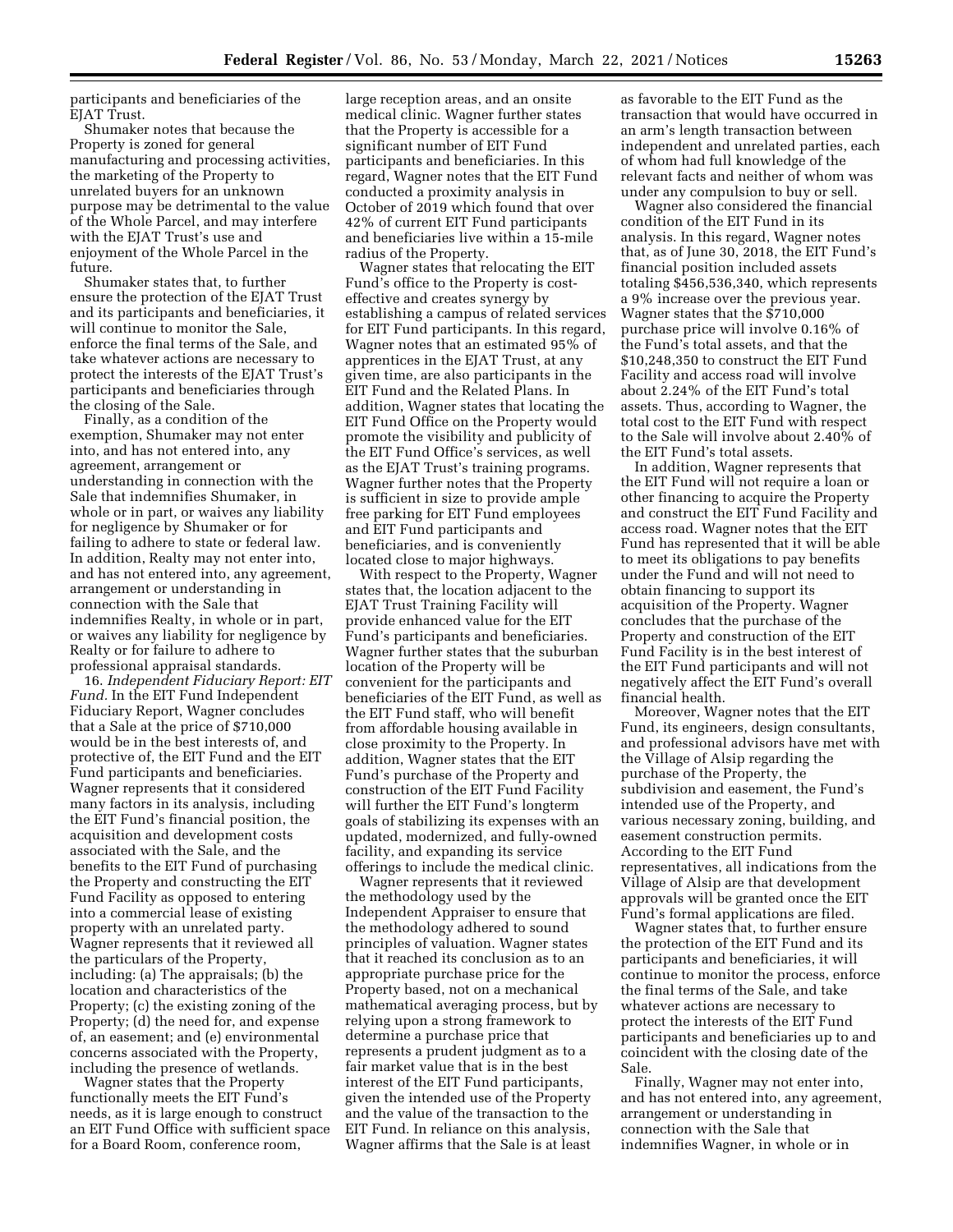part, or waives any liability for negligence by Wagner or for failing to adhere to state or federal law. In addition, Colliers may not enter into, and has not entered into, any agreement, arrangement or understanding in connection with the Sale that indemnifies Colliers, in whole or in part, or waives any liability for negligence by Colliers or for failing to adhere to state or federal law.

## *The EIT Fund's Environmental Study of Property*

17. *Phase I Environmental Study.* To further examine the appropriateness of the Property as a site for the EIT Fund Facility, the EIT Fund engaged Pioneer Engineering & Environmental Services, LLC of Chicago, Illinois (Pioneer) to conduct a Phase I Environmental Site Assessment of the Property. On October 18, 2019, Pioneer completed its assessment (the Environmental Assessment) which revealed no evidence of any Recognized Environmental Conditions in connection with the Property. Pioneer will update its Environmental Assessment of the Property prior to the Closing Date of the Sale.

## *Exemptive Relief*

18. *Exemptive Relief Requested and Analysis.* Section 406(a)(1)(A) of the Act prohibits a plan fiduciary from causing a plan to engage in a transaction if the fiduciary knows or should know that such transaction constitutes a direct or indirect sale of any property between a plan and a party in interest. The EJAT Trust Board and the EIT Fund Board are fiduciaries under section 3(14)(A) of the Act. The EIT Fund is a party in interest with respect to the EJAT Trust under section 3(14)(C) of the Act because it is an employer whose employees participate in the EIT Fund. Therefore, the Sale would violate section  $406(a)(1)(A)$  of the Act.

In addition, section 406(a)(1)(D) of the Act prohibits a plan fiduciary from causing a plan to engage in a transaction if the fiduciary knows or should know that such transaction constitutes a direct or indirect transfer to, or use by or for the benefit of, a party in interest, of the income or assets of the plan. The EJAT Trust's sale of the Property to the EIT Fund, and the EIT Fund's corresponding purchase of the Property from the EJAT Trust, and the granting of the right of first offer, constitute a prohibited transfer of assets (*i.e.,* the exchange of the Property for cash between the Plans) in violation of section 406(a)(1)(D) of the Act.

Section 406(b)(1) of the Act prohibits a plan fiduciary from dealing with the

assets of the plan in his or her own interest or for his or her own account. Section 406(b)(2) of the Act prohibits a plan fiduciary, in his or her individual or in any other capacity, from acting in any transaction involving the plan on behalf of a party whose interests are adverse to the interests of the plan or the interests of the plan's participants or beneficiaries.

The EJAT Trust Board and the EIT Fund Board share one trustee, Mr. Donald Finn, who is the business manager and financial secretary with respect to the Local 134. Mr. Finn will recuse himself with respect to the transactions described in this proposal. However, in the Department's view, Mr. Finn remains in a position of influence with respect to the Local 134 Trustees. The EJAT Trust Board and the EIT Fund Board may be deemed as engaging in a prohibited act of self-dealing in violation of section 406(b)(1) of the Act with respect to the Sale and the granting of the right of first offer. In addition, each Board may have divided loyalties regarding the Sale and the granting of the right of first offer, in violation of section 406(b)(2) of the Act.

#### *Statutory Findings*

19. ''*Administratively Feasible.*'' The Department has tentatively determined that the Sale is administratively feasible because it is a one-time transaction for cash overseen Independent Fiduciaries. Furthermore, Independent Fiduciaries will represent the interests of the Plans for all purposes with respect to the Sale, and ensure that the Property is sold for fair market value.

20. ''*In the Interests of.*'' The Department has tentatively determined that the proposed exemption is in the interest of each Plan. With regard to the EIT Fund, relocating the EIT Fund's office to the Property may stabilize the EIT Fund's expenses and create synergies by establishing a campus of related services between the EIT Fund and EJAT Trust. With regard to the EJAT Trust, the Sale presents an opportunity for the EJAT Trust to diversity its assets through the sale of an unused parcel of real estate. The Sale will allow the EJAT Trust to use the cash to enhance the value of the EJAT Trust Training Facility for the benefit of the participants and beneficiaries of the EJAT Trust.

21. ''*Protective of.*'' The Department has tentatively determined that the proposed exemption is protective of the rights of the Plans' participants and beneficiaries. In this regard, an Independent Fiduciary will represent its respective Plans for all purposes with respect to the Sale. Among other things,

the Independent Fiduciaries will review and confirm that the methodologies used by the Independent Appraisers adhere to sound principles of valuation, and affirm that the terms of the Sale are at least as favorable as would be obtainable in an arm's length transaction with unrelated and independent parties, each of whom who had full knowledge of the relevant facts, and neither of whom was under any compulsion to buy or sell.

#### **Notice to Interested Persons**

Those persons who may be interested in the publication in the **Federal Register** of the notice of proposed exemption (the Notice) include participants and beneficiaries of the EJAT Trust and participants and beneficiaries of the EIT Fund. The Applicants will provide notification to interested persons by electronic mail, and first-class mail within fifteen (15) calendar days of the date of the publication of the Notice in the **Federal Register**. The mailing will contain a copy of the Notice, as it appears in the **Federal Register** on the date of publication, plus a copy of the Supplemental Statement, as required, pursuant to 29 CFR 2570.43(b)(2), which will advise the interested persons of their right to comment and to request a hearing.

The Department must receive all written comments and requests for a hearing no later than forty-five (45) days from the date of the publication of the Notice in the **Federal Register**.

All comments will be made available to the public.

*Warning:* Do not include any personally identifiable information (such as name, address, or other contact information) or confidential business information that you do not want publicly disclosed. All comments may be posted on the internet and can be retrieved by most internet search engines.

#### **General Information**

The attention of interested persons is directed to the following:

(1) The fact that a transaction is the subject of an exemption under section 408(a) of the Act and/or section 4975(c)(2) of the Code does not relieve a fiduciary or other party in interest or disqualified person from certain other provisions of the Act and/or the Code, including any prohibited transaction provisions to which the exemption does not apply and the general fiduciary responsibility provisions of section 404 of the Act, which, among other things, require a fiduciary to discharge his duties respecting the plan solely in the